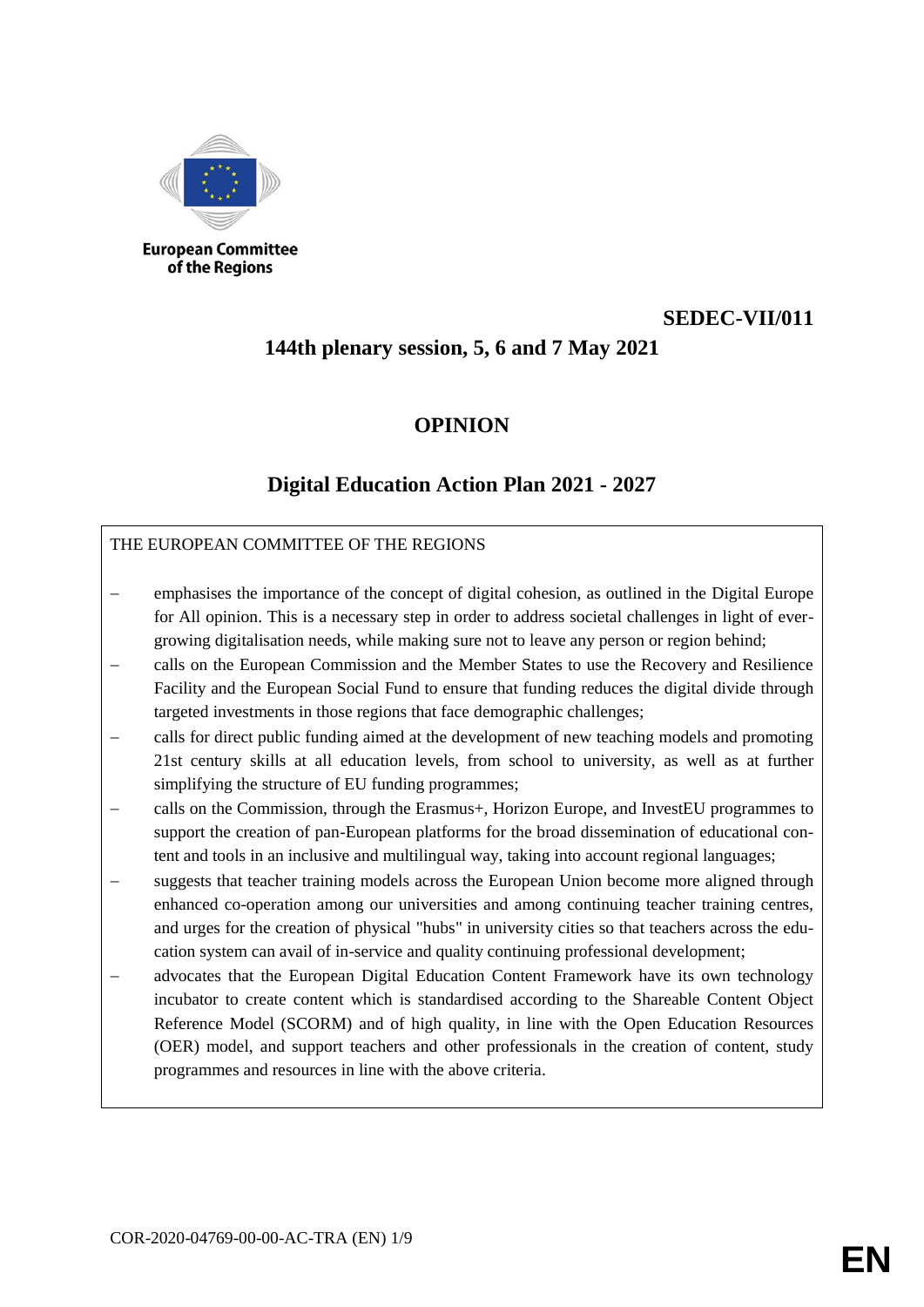Rapporteur-general

Gillian COUGHLAN (IE/Renew E.), Councillor, Cork County Council

#### Reference document

Communication from the Commission to the European Parliament, the Council, the European Economic and Social Committee and the Committee of the Regions **–** Digital Education Action Plan 2021-2027 **–** Resetting education and training for the digital age COM(2020) 624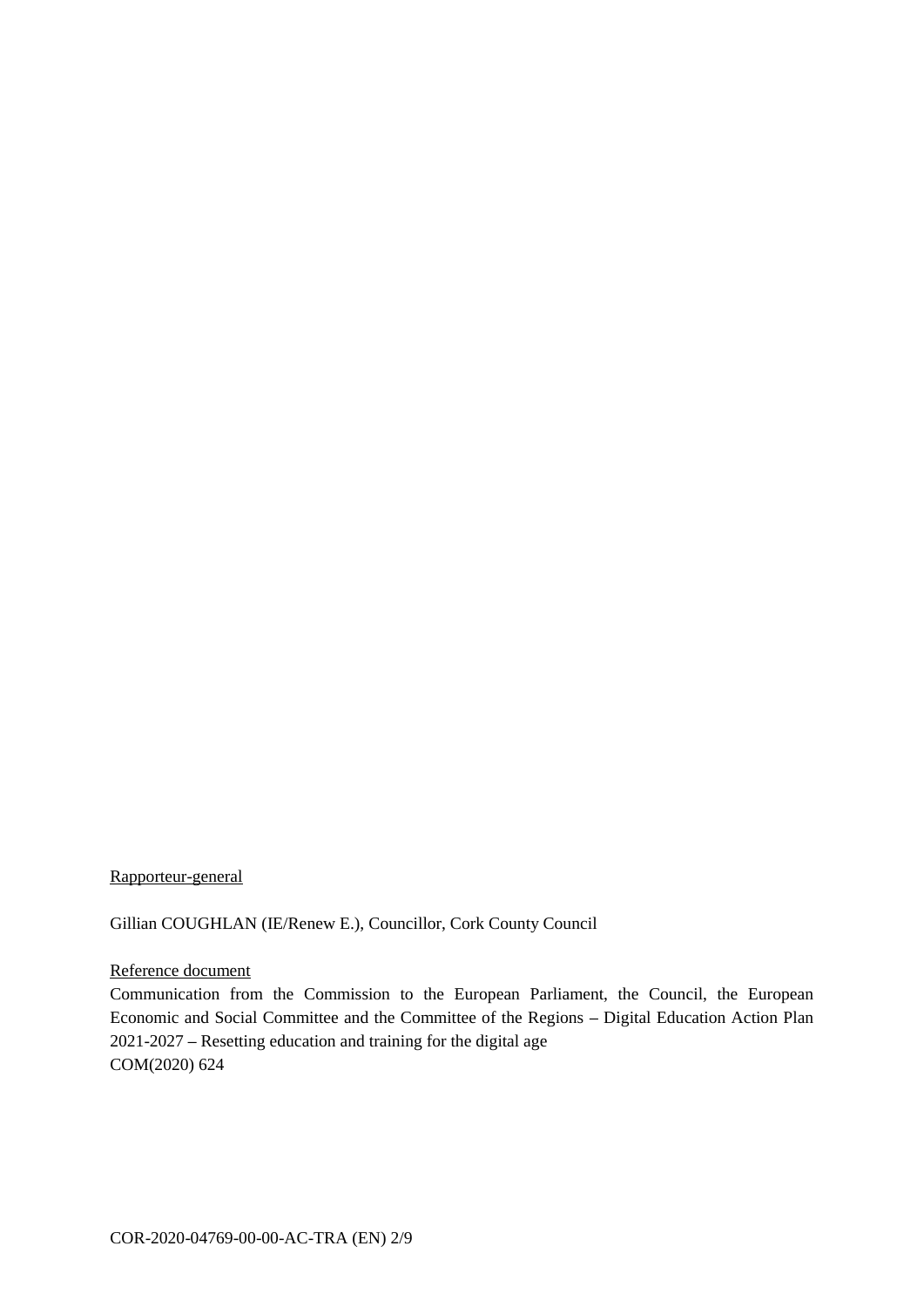## **Opinion of the European Committee of the Regions – Digital Education Action Plan 2021-2027**

## **I. POLICY RECOMMENDATIONS**

### THE EUROPEAN COMMITTEE OF THE REGIONS

- 1. notes that today's society is being driven faster into the "digital age" in education as a result of the societal restrictions imposed due to the COVID-19 pandemic;
- 2. calls however for it to be kept in mind that when we refer to education and training we are referring to developing the critical thinking of young children, impressionable teenagers and curiosity-driven adults, to the empowerment, through physical and intellectual skills, of tradespeople, professionals, manual workers, maintenance people, service sector employees, entrepreneurs and farmers - in short, always about people;
- 3. warns that it is important to make a distinction at this point between digital education and online or remote learning which was hastily imposed during the first lockdown of society and which was adapted during the restrictions that followed. Today's reality is not in line with the European vision of digital education;
- 4. agrees that the COVID-19 crisis has at the same time shed light on the key enabling factors for effective digital education and training and that it has accelerated the pace of this change and revealed the strengths, weaknesses, opportunities and limitations of digital education;
- 5. recalls that the organisation of education systems is a national competence without prejudice to the internal division of powers in each Member State; however, new challenges require increased European coordination or stronger and supporting policies within the European Education Area: international technology standards and EU recommendations need to be applied;
- 6. restates<sup>1</sup> that the support of local and regional authorities for education and digital inclusion is pivotal both for pupils/students and for members of the public;
- 7. welcomes the efforts done by the European Union to increase the digital skills of European citizens in the last two decades, culminating in the Digital Education Action Plan 2021 – 2027 and the objective of facilitating the delivery of high quality, inclusive, accessible, effective, engaging education while integrating distance, online and blended methodologies;
- 8. emphasises the importance of the concept of digital cohesion, as outlined in the Digital Europe for All opinion<sup>2</sup>, as an important additional dimension of the traditional concept of economic, social and territorial cohesion defined in the EU Treaty. Calls for it to be extended to the

-

<sup>1</sup> CoR opinion "Achieving the European Education Area by 2025", March 2021.

<sup>&</sup>lt;sup>2</sup> COR-2019-03332, CoR opinion, Digital Europe for all: delivering smart and inclusive solutions on the ground, adopted in October 2019.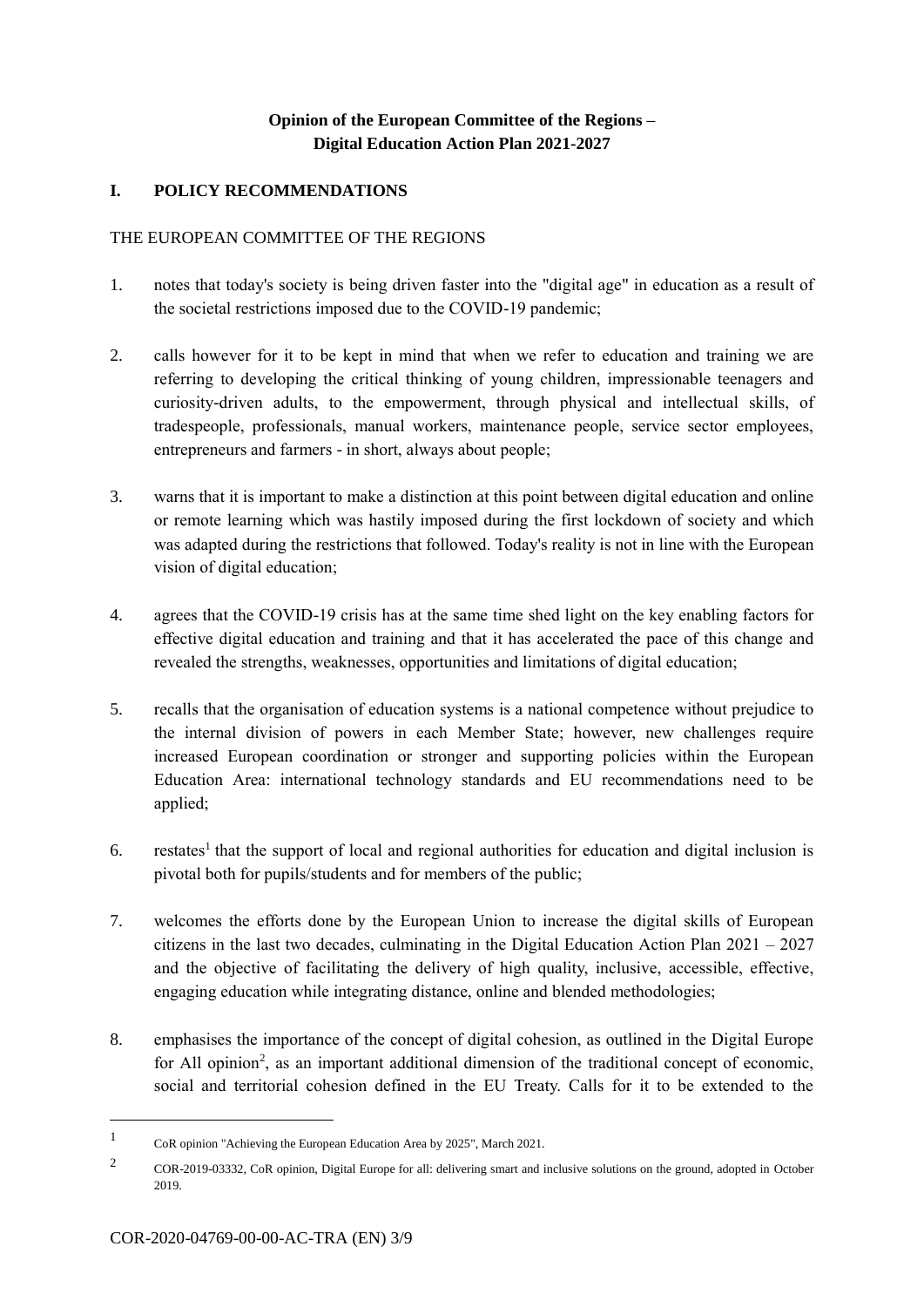educational sphere and to be taken into account in the next Treaty changes. This is a necessary step in order to address societal challenges in light of ever-growing digitalisation needs, while making sure not to leave any person or region behind;

Digital literacy for everyone

- 9. is aware that the importance of digital skills goes beyond the labour market, having an increasingly important role in the private and public lives of our citizens, in particularly for learning, access to information and products, as well as public and private services, social inclusion, leisure and many more everyday applications;
- 10. recommends that the Digital Education Action Plan should build on best practise as has been exemplified in other sectors e.g. business while retaining the expertise of the educational professionals and the important inter- personal engagement in the classroom;
- 11. is convinced that it is imperative to ensure that digital education trickles down also to the most vulnerable people and groups and facilitates social cohesion. The European Union must work hard to create a society where everyone can take part, regardless of age, gender, social background, ethnicity, physical and intellectual capacity;
- 12. warns, furthermore, that the connectivity of rural educational facilities and those in remote and island locations will be crucial to overcoming the disparities caused by the population being more dispersed and isolated than in large cities, and stresses that the digital gap between large cities and rural, remote and island areas needs to be properly addressed by the Digital Education Action Plan and the national measures which will implement it;
- 13. calls on the European Commission to promote actively the right of persons with disabilities to inclusive digital education and urges the Commission and the Member States to identify, invest in and share digital education features that are designed for and adapted to people with disabilities; the education and skills needs of vulnerable groups must also be taken into account and addressed by ensuring they have equal access to high-quality basic education;
- 14. it is also important to consider the needs of national minorities and enable the creation and access to contents that are in line with their right to study in their native language;

Intersection of digital education and the digital transition

- 15. points out that from now on society and the European and world economies will seek out people with the skills and abilities to become the architects, builders and natural members of this new digital world and highlights the therewith connected need to invest in defining, developing and acquiring basic and advanced digital skills;
- 16. regrets that, although gradually increasing, even 35% of the active labour force in Europe today does not have basic digital skills<sup>3</sup>, while 90% of jobs today require at least a minimum of digital

<sup>3</sup> European Court of Auditors "EU actions to address low digital skills", Review No 2, 2021.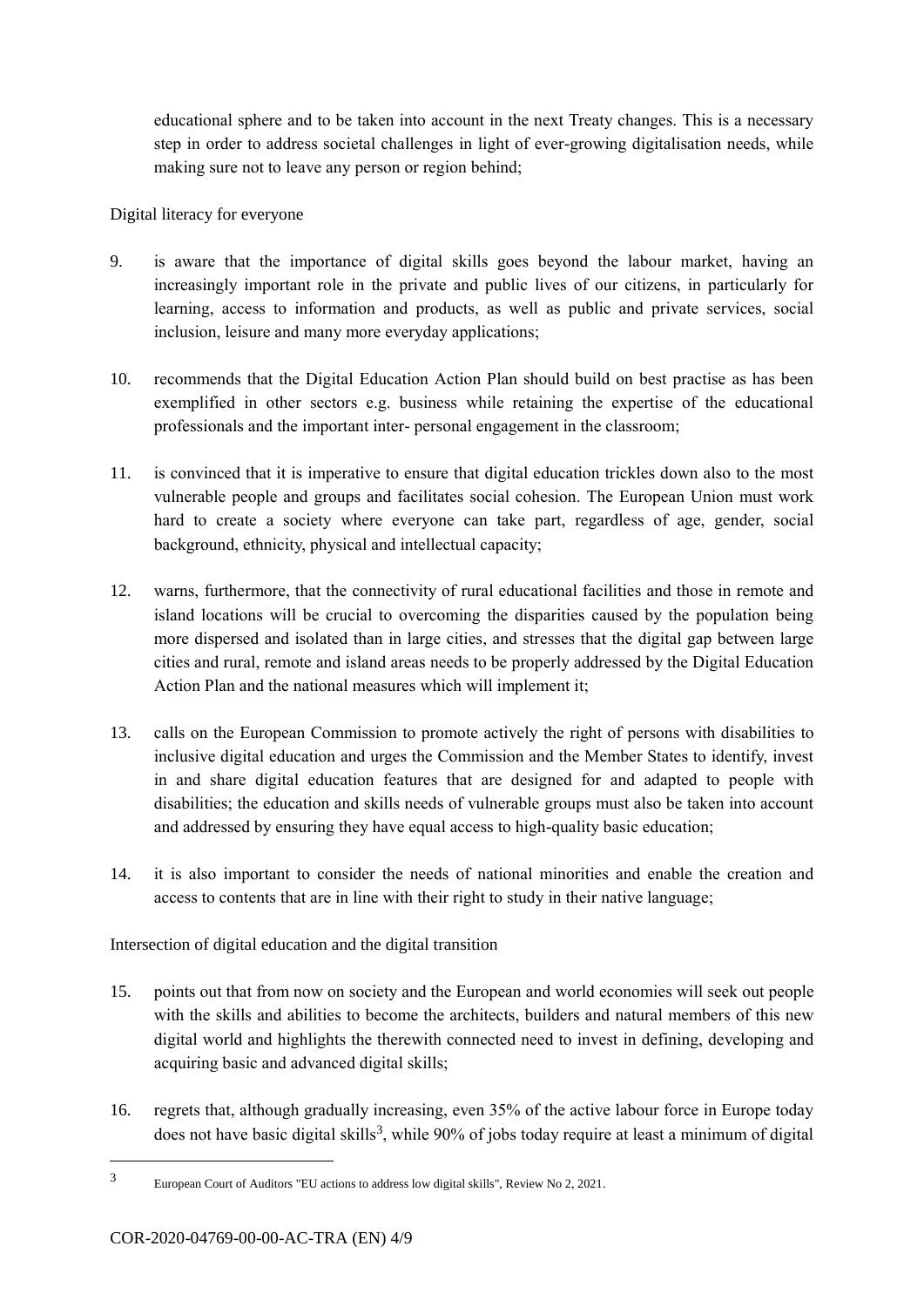literacy. With the envisaged digital transition, the amount and level of the basic digital skills needed will rise substantially;

- 17. is deeply concerned about the fact that there is a clear basic digital skills divide between employed and unemployed, older people and adults with a lower level of education<sup>4</sup> and a clear increase in the digital education gap between women and men. Encouraging girls to pursue studies in STE(A)M subjects (to reduce the digital gender gap) will be a step in the right direction; calls on the European Commission and the Member States to utilise the implementation of the Recovery and Resilience Facility, the Digital Europe Programme, Erasmus+, Horizon Europe and the European Social Fund to promote participation of women in STE(A)M and to ensure that funding decreases this gap through support for digital education providers;
- 18. also expresses concern at the clear digital divide in rural areas throughout the education community (teachers, pupils and families). Calls on the European Commission and the Member States to use the Recovery and Resilience Facility and the European Social Fund to ensure that funding reduces this gap through targeted investments in those regions that face demographic challenges and suffer from an ongoing, significant lack of investment, defining stable, sustainable projects that have an impact on the education community as a whole;
- 19. with this aim also supports the objective of the Skills Agenda to ensure that 70 % of 16- to 74 year-olds have basic digital skills by 2025;
- 20. recommends furthermore that all training and apprenticeship programmes incorporate a digital element, going beyond the Digital Opportunity traineeship and regardless of the skill being taught, and that the proposed European Exchange Platform create content for these courses akin to an International Computer Driving License – ICDL – in addition to the European Digital Skills Certificate that will be based on a self-assessment approach;
- 21. stresses the need to make digital education an integral part of lifelong learning and calls on private and public sectors to take up their responsibility for educating and training citizens so that they remain competitive and fit for the labour market while developing fully in their personal lives;

Digital education – opportunities and challenges

- 22. believes in the strong benefits that the digitalisation of education can have if it is learnerfocused, age-appropriate and development-oriented. Such education would guarantee accessible, inclusive education, make available resources to achieve quality education for all and enforce the right to education as a fundamental human right;
- 23. calls for direct public funding aimed at the development of new teaching models and promoting 21st century skills at all education levels, from school to university, as well as at further

<sup>4</sup> Ibid.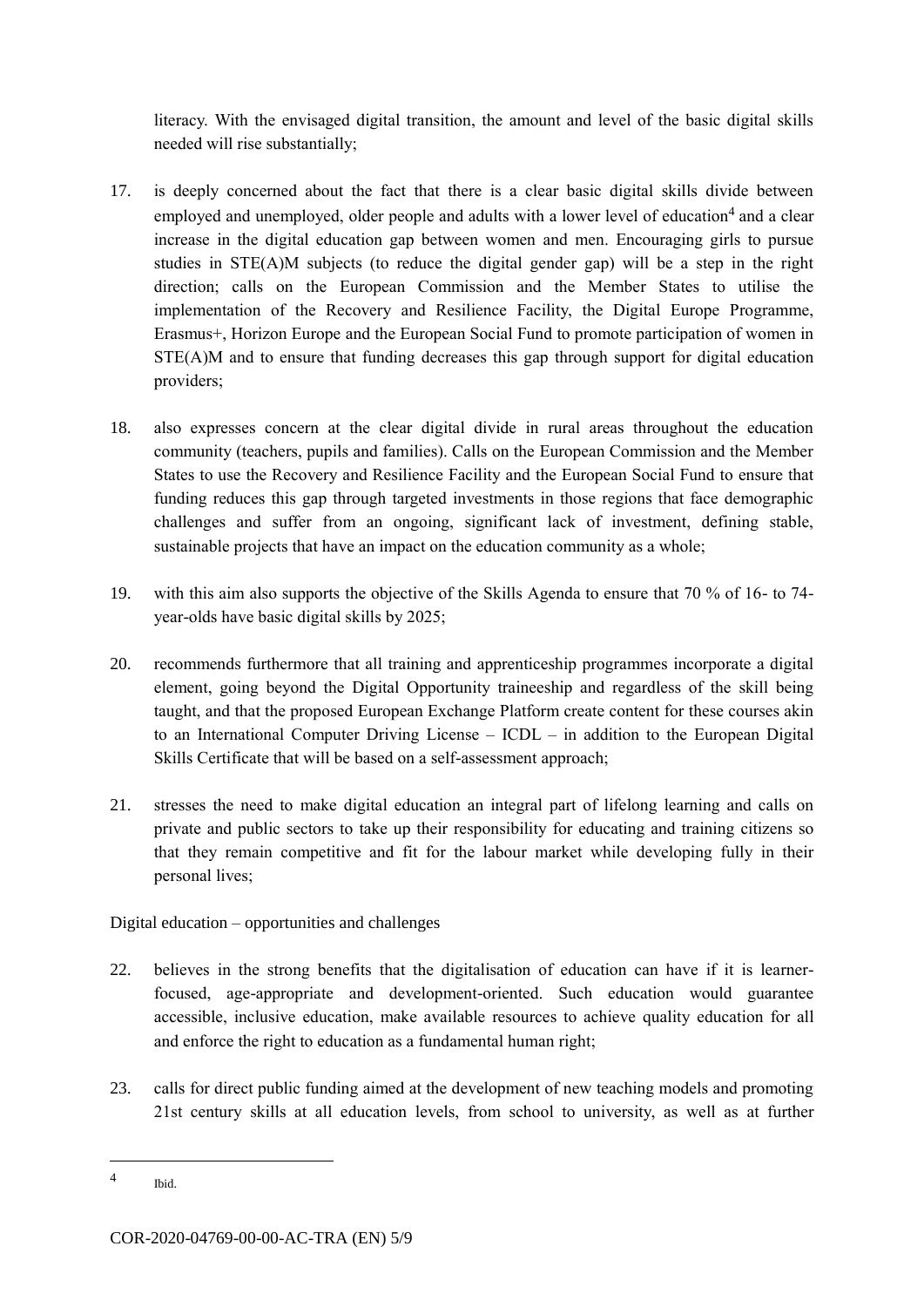simplifying the structure of EU funding programmes, thus allowing a broader pool of participating stakeholders and an expansion of industry-academia partnerships;

- 24. calls for more ethical use of artificial intelligence and data in education and training for educators and for research and innovation-related activities to be supported through the Horizon Europe programme;
- 25. calls on the European Commission to make the different programmes and measures accessible and raise their profile via "easy-to-use information and communication" and by supporting the decentralised delivery system via the different EU networks, such as the Digital Innovation Hubs;
- 26. offers its help in the dissemination of the Connecitivty4schools awareness-raising campaign;
- 27. is concerned at the increase in digital violence and harassment and stresses the need for education to prevent such behaviour;
- 28. calls for a voucher system to be used at the outset, with the involvement of the regions and cities, to kick-start research and development in digital education opportunities;
- 29. is alerted by frustration regarding inadequate connectivity and equipment that was voiced by many pupils and teachers throughout European cities and regions over the last year; restates, on the one hand, its message<sup>5</sup> that priorities in local educational infrastructure development need to be changed, and that LRAs will support the switch to modern, functional, digital and green education infrastructure in their communities; calls on the other hand for national governments, through either EU, national funding or partnership schemes with local businesses, to provide all teachers and pupils with a suitable digital educational device, along with free access to digital communication and education apps and platforms;
- 30. emphasises that the global pandemic has highlighted the irreplaceable skills of the teacher. Human interaction, moderation, encouragement, demonstration, explanation, correction, assessment, advice, support, expertise and knowledge – all of these are provided by teachers. Asks for those skills to be developed also to fit in the digital frameworks, as teachers play a particularly crucial role in the use and inclusion of digital technology for teaching and learning;
- 31. cautions however that educational technologies should remain a tool and not replace in-person education because human interaction is crucial to the well-being and development of students, including teacher-student and student-to-student communication;
- 32. is concerned by recent study results<sup>6</sup> that indicate that only 40% of teachers feel prepared to use digital technologies in teaching;

<sup>5</sup> CoR opinion "Achieving the European Education Area by 2025", March 2021.

<sup>6</sup> OECD Teaching and Learning International Survey (TALIS), 2018.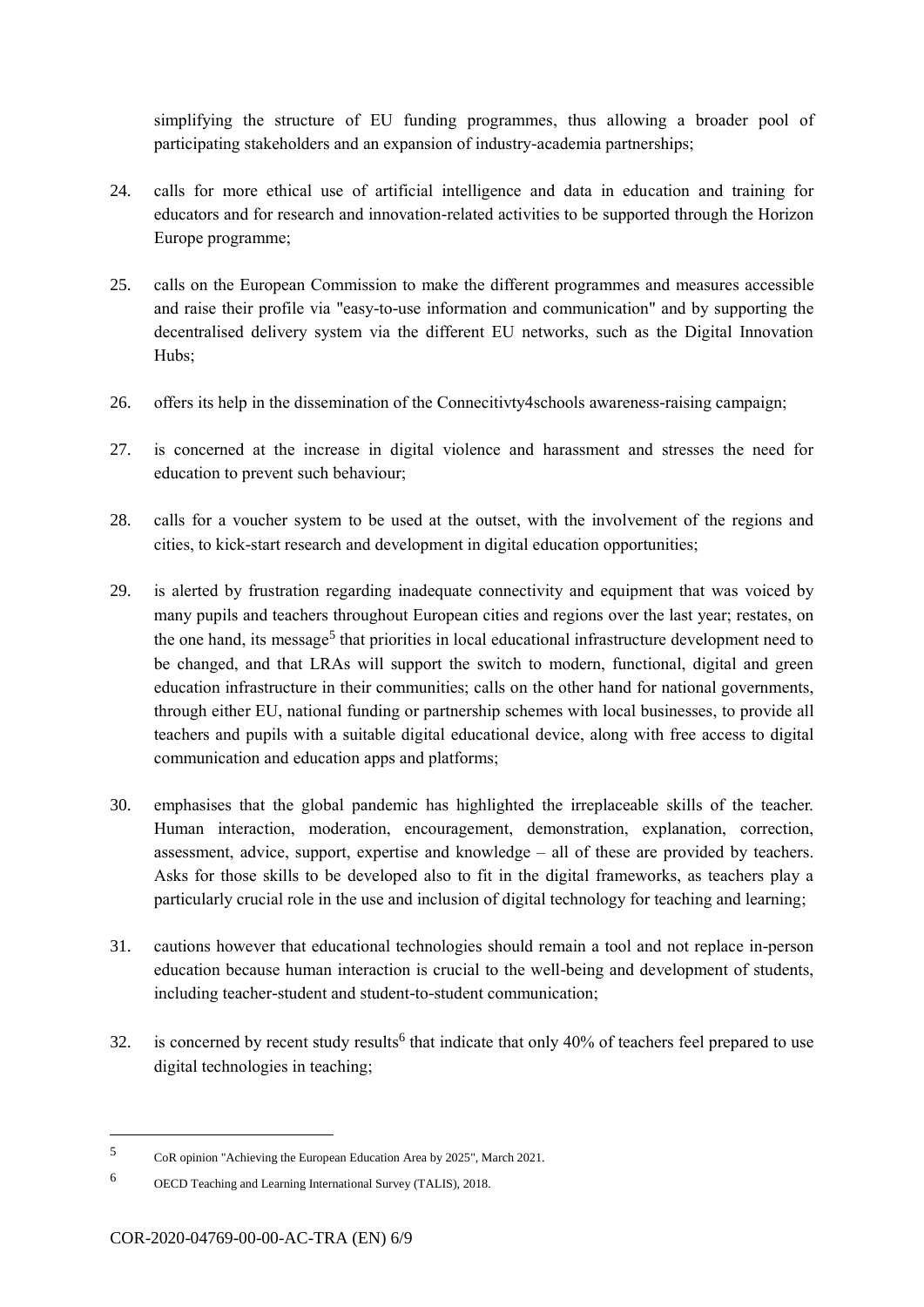- 33. suggests that teacher training models across the European Union become more aligned through enhanced co-operation among our universities and among continuing teacher training centres, and urges for the creation of physical "hubs" in university cities so that teachers across the education system can avail of in-service and quality continuing professional development; in addition, suggests that the content of continuing teacher training courses be made openly available so that it can be reused in day-to-day teaching;
- 34. embraces the idea of Digital Education Content Frameworks; however, would like to be reassured that funding will be provided at regional level to ensure that all teachers feel part of the hub and that regional languages are supported with the adaptation of resources for all;
- 35. advocates that the European Digital Education Content Framework have its own technology incubator to create content which is standardised according to the Shareable Content Object Reference Model (SCORM) and of high quality, in line with the Open Education Resources (OER) model, and support teachers and other professionals in the creation of content, study programmes and resources in line with the above criteria. It is essential that cooperation be strengthened and educational materials and good practices shared; recommends that this unit support national education departments in assessing technological applications so that money is spent on the best technology, rigorous scrutiny is undertaken and any data harvested is used appropriately;
- 36. calls on the Commission, through suitable measures, as part of the Erasmus+, Horizon Europe, and InvestEU programmes, *inter alia,* to support the creation of pan-European platforms for the broad dissemination of educational content and tools in an inclusive and multilingual way, taking into account regional languages;
- 37. highlights the EU's investment in digital culture, singling out the example of Europeana, which in providing digital content on European history and culture has helped to diversify teaching in schools across the European Union;
- 38. supports and calls for multiplying initiatives such as the Joint Research Centre's digital school project, allowing for free and accessible Massive Open Online Courses (MOOCs);
- 39. emphasises the need for a digital culture among the education community. In an age when all knowledge can, it seems, be accessed on the internet, it is crucial for the education community to be able to distinguish and filter hard facts from opinions and to be able to independently analyse and collate data;
- 40. it is also important to find ways to assist parents in supporting their children in accessing digital education;
- 41. notes that families, students and education professionals have reported serious incidences of cyber bullying; also notes that pastoral care for pupils and students of all ages continues to be provided and funded;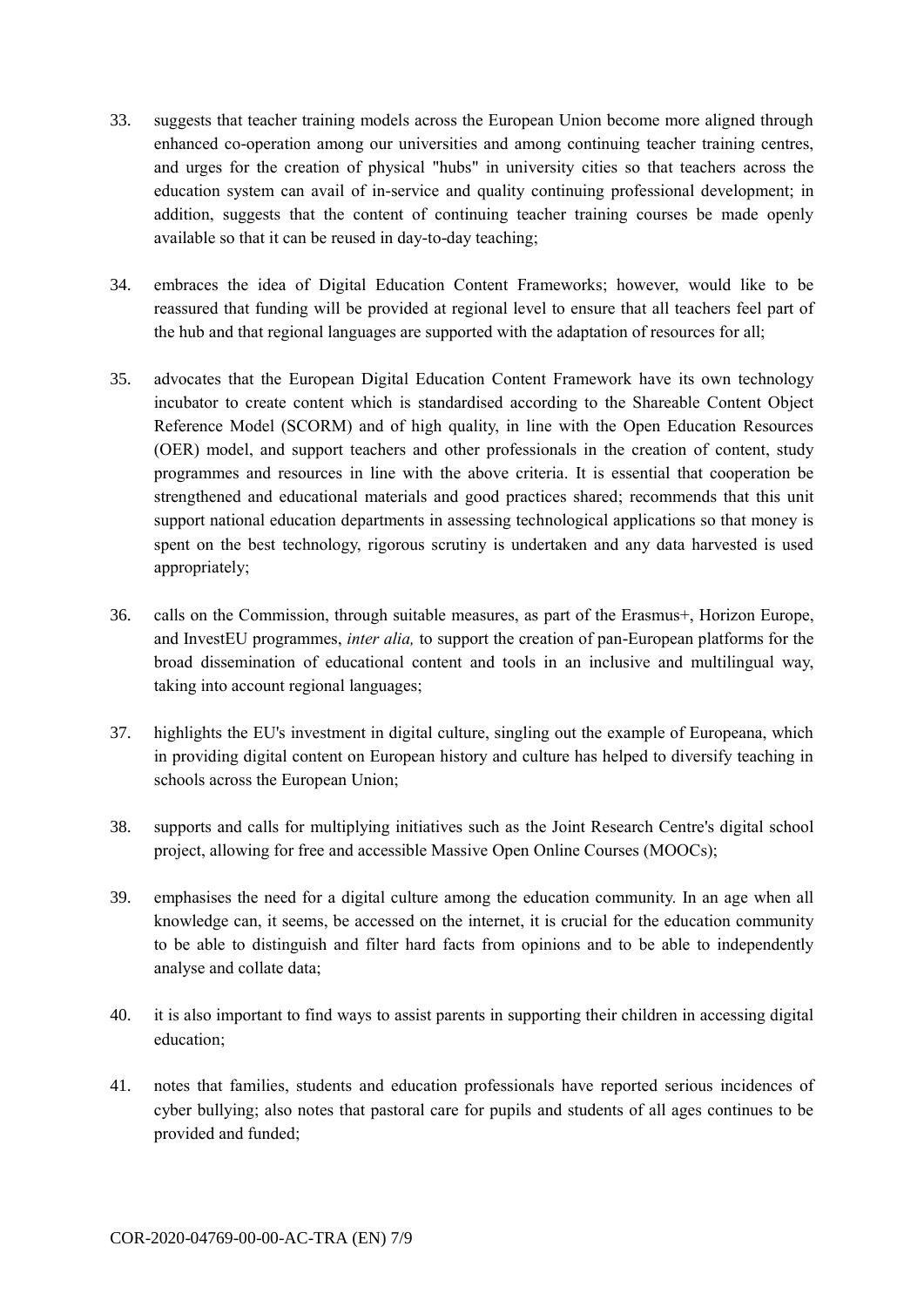42. calls on the Commission to address the specific nature of educational data and the risk posed by the lack of regulation on their exchange and storage; also calls on the Commission to involve the European Data Protection Board (EDPB) in reflection on the creation of specific status for data relating to pupils and learners, and to raise awareness among all involved parties in the digital education (teachers, students, pupils, learners and parents) about the importance of cyber security and also to find ways to continuously enhance cyber security in this field.

Brussels, 7 May 2021

The President of the European Committee of the Regions

Apostolos Tzitzikostas

The Secretary-General of the European Committee of the Regions

Petr Blížkovský